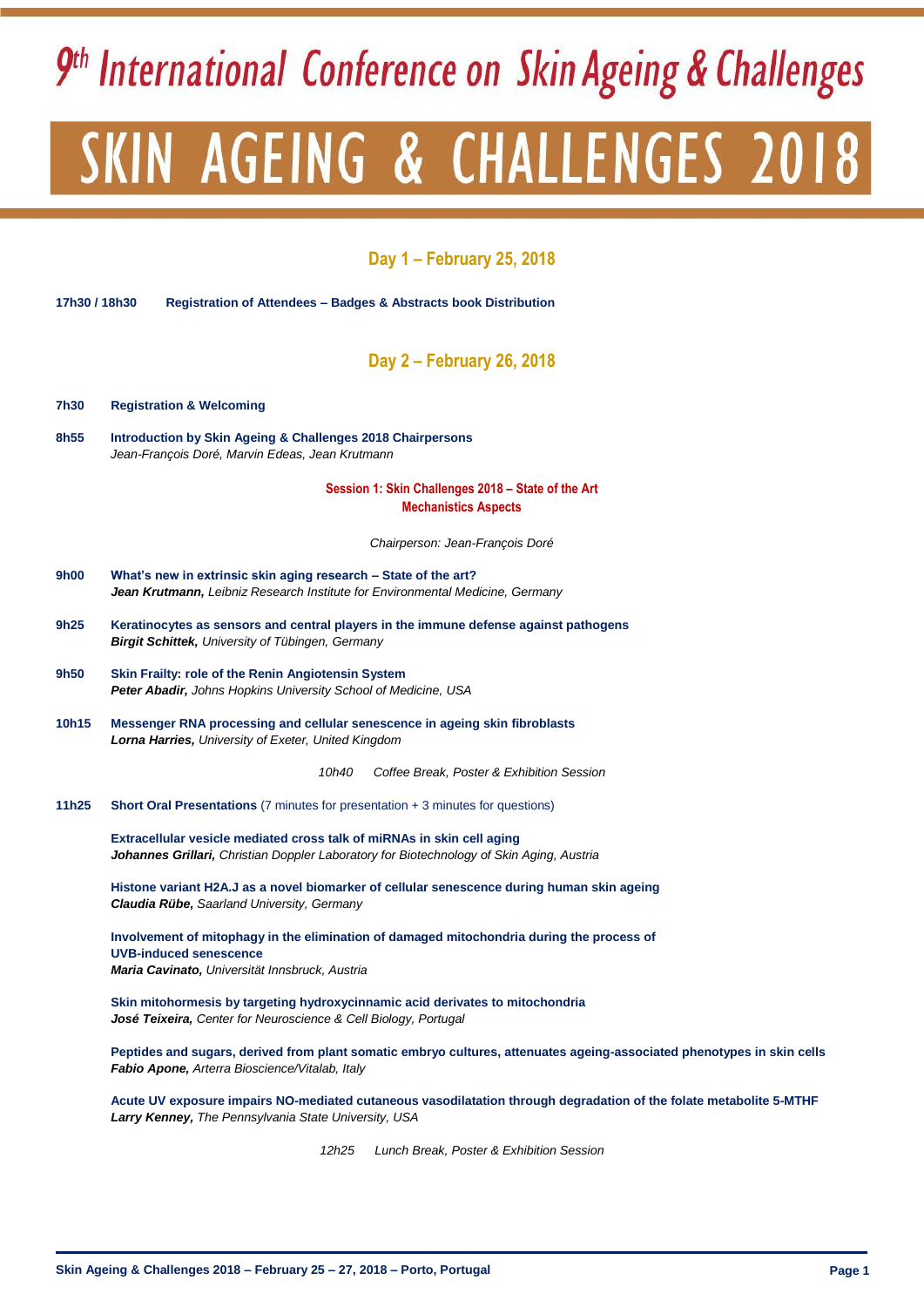### **Session 2: Exposomes & Skin Ageing – Recent Scientific Advances**

*Chairperson: Jean Krutmann*

- **14h00 The skin aging exposome – the interplay of UV and pollution** *Tamara Schikowski, Leibniz Research Institute for Environmental Medicine, Germany*
- **14h25 High environmental ozone levels and extrinsic skin aging** *Kateryna Fuks, Leibniz Research Institute for Environmental Medicine, Germany*
- **14h50 Deleterious synergy between some particulate matter components and UVA from sunlight contribution of "photo-pollution stress" to skin exposome** *Laurent Marrot, L'Oréal Research & Innovation, France*
- **15h15 AtmO3 spheric skin damages: the Ox-Inflammation phenomena** *Guiseppe Valacchi, University of Ferrara, Italy*

*15h40 Coffee Break, Poster & Exhibition Session*

**16h40 Short Oral Presentations** (7 minutes for presentation + 3 minutes for questions)

**New perspectives on the synergistic effect of multiple environmental stressors on ageing and biomechanical properties of human stratum corneum** *Reinhold H. Dauskardt, Stanford University, USA*

**Multifactorial protection of urban skin via direct and indirect mechanisms** *Andrew Salazar, Merck, Germany*

**Exposome: preventive & curative botanical approach** *Aïna Queiroz, ID Bio, France*

**Cellular signalling pathways implicated in the skin' response to pollution** *Emilie Bony, Greentech, France*

**Permeation and biochemical interactions of hazardous polluants in human skin by confocal Raman spectroscopy** *Airton Martin, Universidade Brasil, Brazil*

**Alterations in NO-mediated cutaneous endothelial function with hypertension as defined by the 2017 JNC/AHA guidelines** *Lacy Alexander, The Pennsylvania State University, USA*

**Age-associated dermal stem cell niche dysfunction correlates with reduced SOX2 expression levels** *Ander Izeta, Hospital Universitario Donostia, Spain*

**VEGF mediates rejuvenation of aged human skin xenografts in young mice**  *Amos Gilhar, Skin Research Laboratory, Technion, Israel*

### **18h00 End the first day**

#### **20h30 Skin Challenges 2018 Dinner**

*The dinner will be organized at Hotel Intercontinental Porto, Palácio das Cardosas Praça da Liberdade, 25, Porto, Portugal Pick-up service will be organized at 20:00 from the hotel.*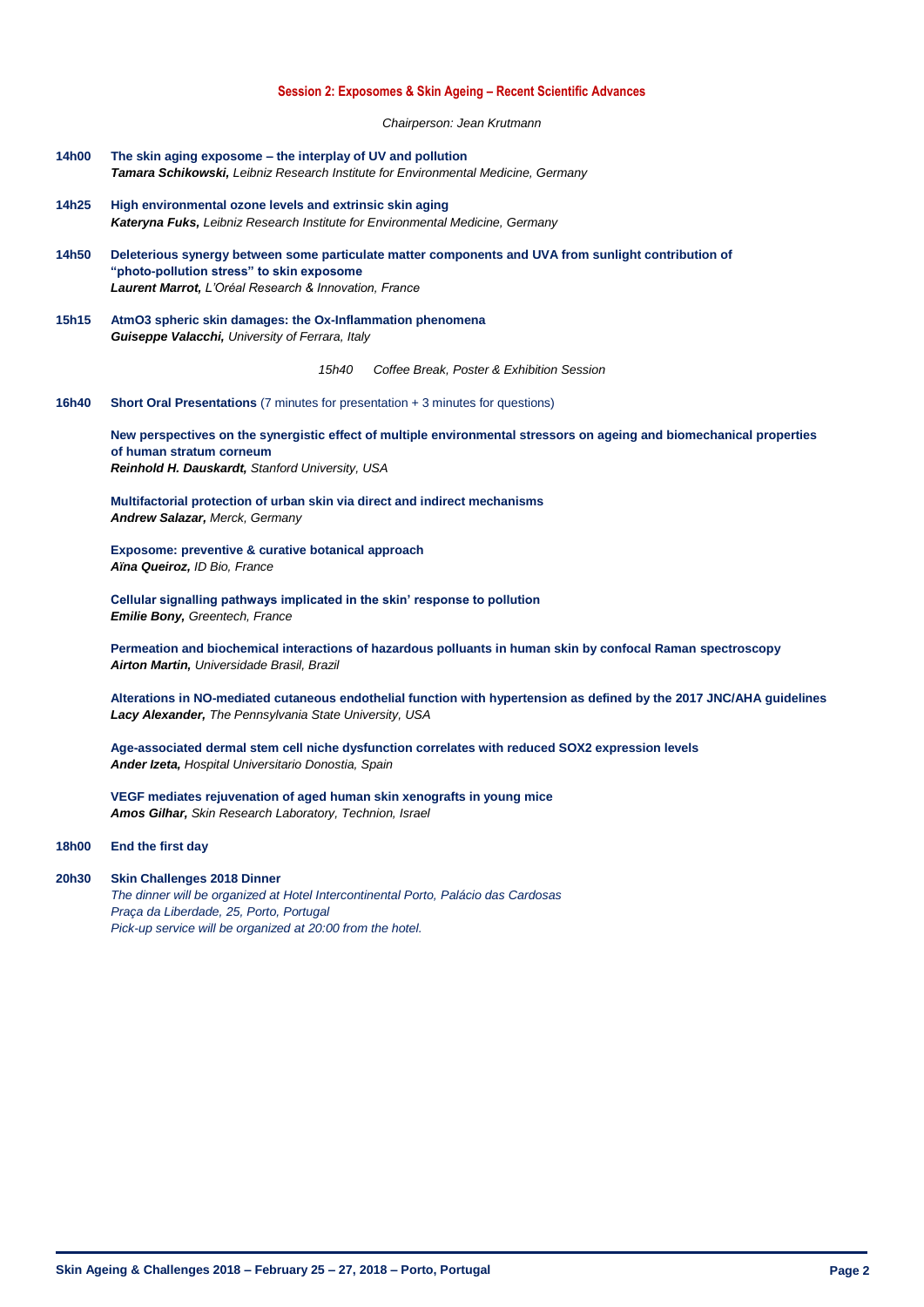# 9<sup>th</sup> International Conference on Skin Ageing & Challenges SKIN AGEING & CHALLENGES 2018

## **Day 3 – February 27, 2018**

**8h40 Opening of the second day**

**Session 3: Skin Microbiota: Recent Scientific Advances**

*Chairperson: Birgit Schittek*

- **8h45 Skin ageing and ultraviolet radiation. Is there a role for the skin microbiome?** *Jean-François Doré, International Prevention Research Institute, France*
- **9h10 Skin microbiota & epithelial barrier: recent advances and perspectives** *Katharina Bitschar, University of Tübingen, Germany*
- **9h35 Short Oral Presentations** (7 minutes for presentation + 3 minutes for questions)

**Is skin microbiota benefical to human skin? Activation of the Nrf2-keap1 pathway via volatiles electrophiles** *Ron Kohen, The Hebrew University of Jerusalem, Israel*

**The skin microbiota: futur challenges** *Mathieu Bey, Greentech, France*

**Skin microbiome and ageing: a new strategy for skin healthy aging?** *Cécile Clavaud, L'Oréal Research and Innovation, France*

**Carotenoid rich chocolate and ice cream to support skin health: from sebum to corneocytes and microbiota**  *Ivan Petyaev, Lycotec Ltd., United Kingdom*

**Skin-microbiote communication: human natriuretic peptides as regulators of** *propionibacterium acnes* **and**  *staphylococcus aureus* **biofilm formation** *Andrei Gannesen, University of Rouen Normandy, France*

*10h25 Coffee Break, Poster & Exhibition Session*

**11h15 Effect of an atmospheric pollutant, NO2, on bacterial species of skin microbiota** *Xavier Janvier, University of Rouen Normandy, France*

> **Microenvironment impact on** *cutibacterium acnes***: growth, virulence and biofilm formation of acneic and non-acneic strains** *Valérie Borrel, Normandie University, France*

**Handling a skin microbiome project: scientific watch associated to best practices for sampling, sequencing and analysis** *Ahmad Khodr, L'Oréal Research and Innovation, France*

> **Special Session on Skin Challenges, Olfaction and the future of Biomarkers: The evaluation and imaging of body volatils with non-invasive methods**

> > *Chairperson: Marvin Edeas*

*A short session will be dedicated to skin challenges and how we will switch to non invasive methods and devices to evaluate the quality of skin.*  We will talk about Olfactory receptors, Bio-sniff or Sniff Camera and other devices which will be integrated in our Smartphone and may be in our *bathrooms.*

**11h45 Targeting olfactory receptors by agonists, aromas, microbiota or digital scents: myth or reality?** *Marvin Edeas, Institut Cochin, Université Paris Descartes, France*

**12h10 Gas-imaging system (SNIFF-CAM) of dermal volatiles for skin condition and aging analysis**  *Kohji Mitsubayashi, Tokyo Medical and Dental University, Japan*

*12h35 Lunch Break, Poster & Exhibition Session*